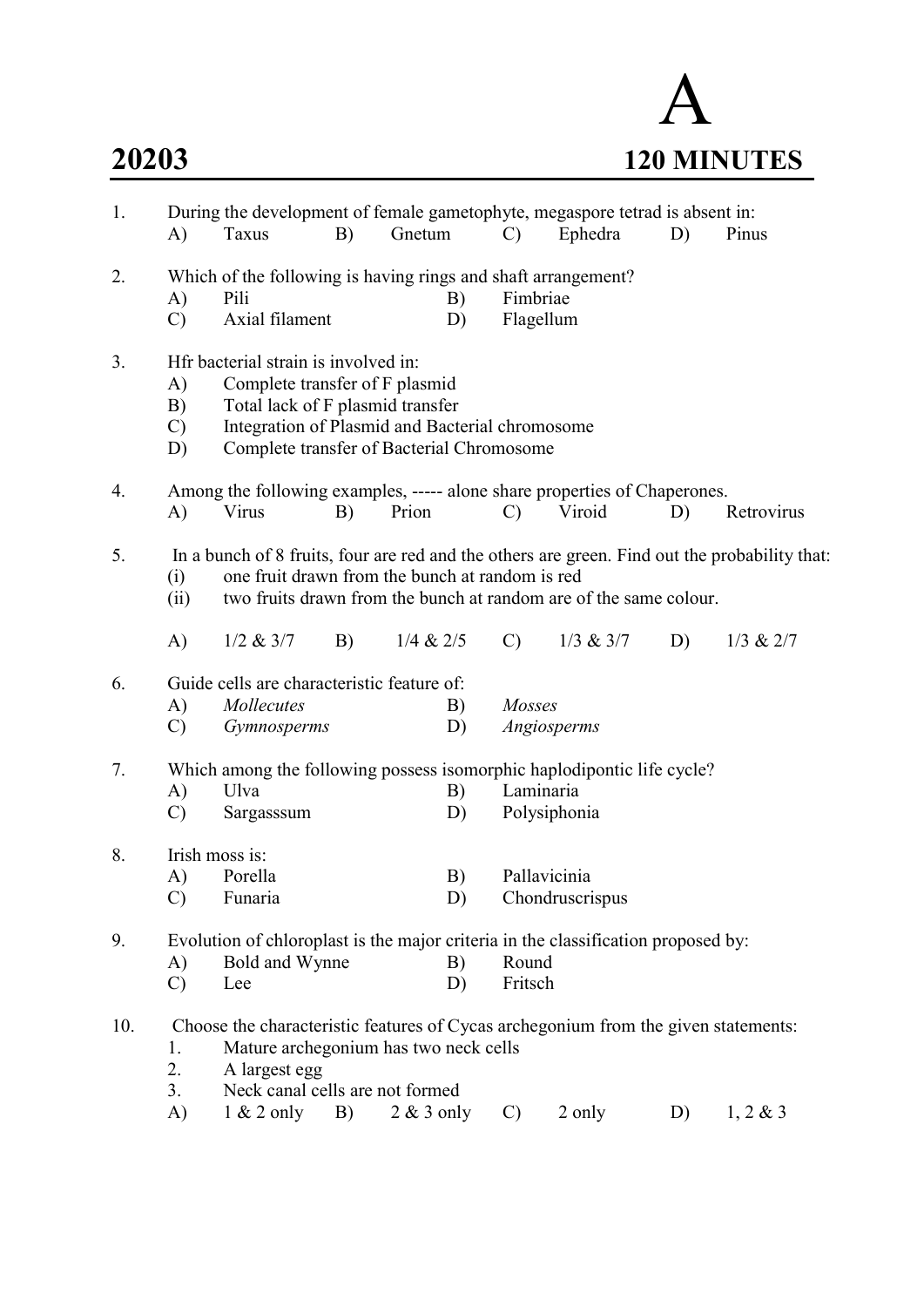- 11. Phenotypic and genotypic F2 ratio remains the same in:
	- A) Intermediate dominance B) Co dominance
	- C) Overdominance D) Dominant epistasis
- 12. Name the place in India known as Golden mine of Liverworts:
	- A) Eastern Himalaya B) Western Himalaya
	- C) Western Ghats D) Sunderbans

### 13. Mendel, after his experiments with garden pea, continued his experiments with:

- A) Drosophila and Neurospora
- B) Honey bee and Neurospora
- C) Heiracium and honey bee
- D) Drosophila and honey bee
- 14. The development of a sporophyte directly from the gametophyte without the intermediate formation and fertilization of gametes is ------.
	- A) Apospory B) Apogamy C) Recurvation D) None of these
- 15. Stele is the most important internal component of plant body. Choose a stele which is devoid of pith:
	- A) Siphonostele B) Haplostele C) Solenostele D) Dictyostele
- 16. In the case of amphiphloicsiphonostele -----.
	- A) Phloem present inner side of xylem
	- B) Phloem is surrounded by xylem
	- C) Phloem present on both sides of xylem
	- D) Phloem is present outside the xylem

### 17. The type of spore development on Marsilea is -----.

- A) Eusporangiate type B) Polysporangiate type
- C) Leptosporangiate type D) Archegoniate type
- 18. Identify the causative organism of Coffee rust a devastating foliar disease of the plant that leads to loss of yield:
	- A) Hemileia vastatrix B) Ganoderma philippii
	- C) Gibberella stilboides D) Armillaria mellea

19. The pollen grains of Pinus at the time its release is -----.

- A) One-nucleate B) Two nucleate
- C) Three nucleate D) Four nucleate
- 20. Which among the following is a unique feature of Gram-positive bacteria?
	- A) Outer membrane B) Porin protein
	- C) Thin peptidoglycan cell wall D) Teichoic acids

## 21. Canada Balsam is obtained from … A) Agathis B) Araucaria C) Pinus D) Abies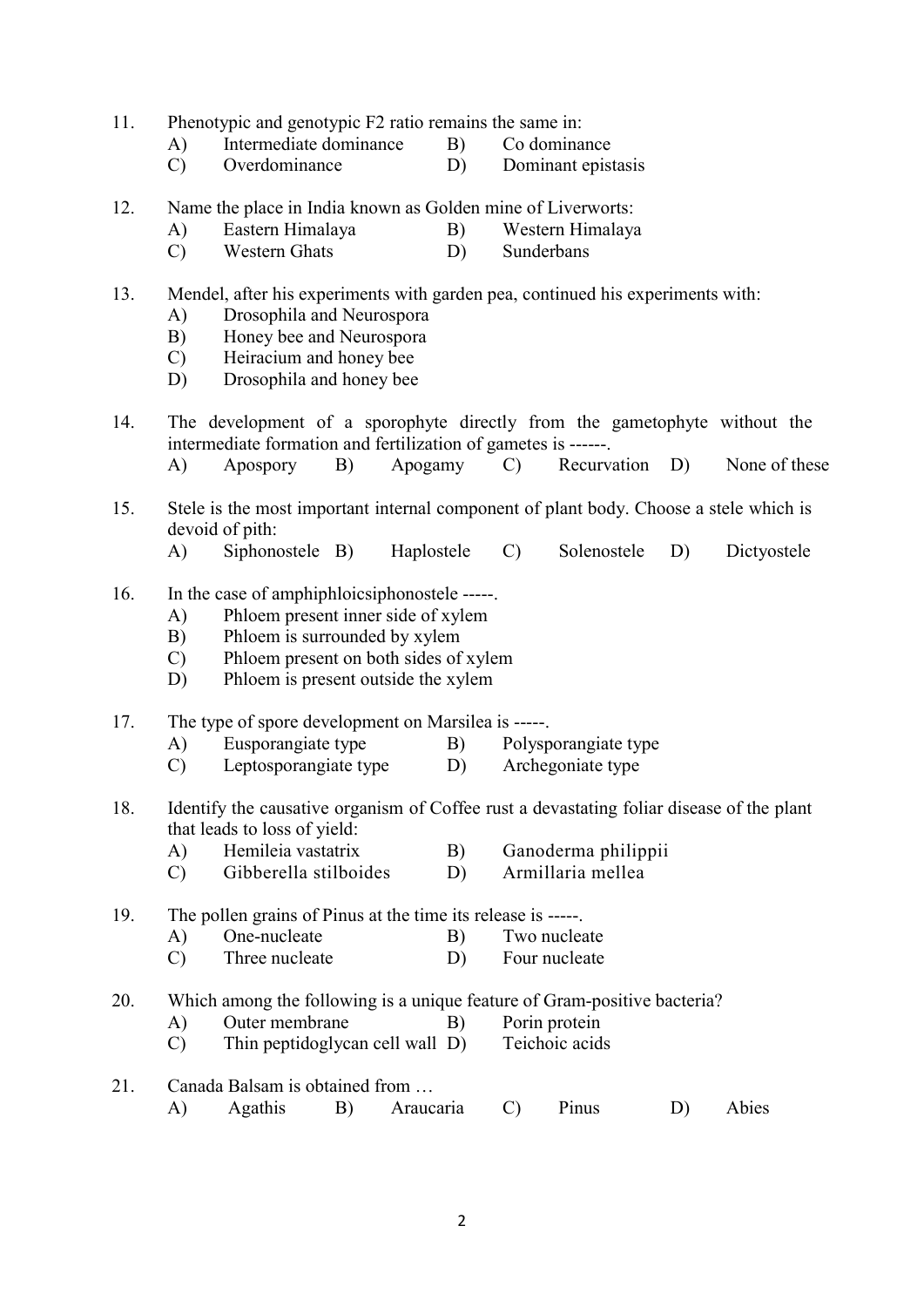22. Which among the following is a codominant marker? A) RAPD B) AFLP C) STMS D) AP PCR

23. In Snapdragon the Red flower colour is incompletely dominant over White with the heterozygous producing Pink flowers. Tall plant is completely dominant over Dwarf. If a cross between two shapdrageons produced Tall Red, Tall Pink, Dwarf Red and Dwarf Pink in the ration 3:3:1:1, predict the genotypes of the parents.

| TtRR X TtRr | $TTRr$ X $TtRr$ |
|-------------|-----------------|
| Ttrr X TtRr | TTrr X TtRr     |

### 24. Which of the following statement regarding Gymnosperms is incorrect?

- A) The endosperm is triploid in nature.
- B) The pollination and dispersal of seeds is by wind.
- C) Cleavage polyembryony is of common occurrence in several members.
- D) Gymnosperms that bear ovules on stem are called stachysperms.
- 25. Coefficient of variation is

A) Standard deviation 
$$
x(100)
$$

\nB)  $\frac{Mean}{Standard deviation} \times 100$ 

\nC) Standard deviation  $x(100)$ 

\nStandard deviation  $x(100)$ 

\nStandard deviation  $x(100)$ 

\nStandard deviation  $x(100)$ 

\nStandard error  $x(100)$ 

- 26. The resolving power of a microscope could be enhanced by:
	- A) Decreasing the wave length of the radiation used
	- B) Increasing the refractive index of the medium used
	- C) Increasing the aperture angle
	- D) Increasing the wave length of radiation used or decreasing the aperture angle
- 27. The specimen can be viewed in live condition in:
	- A) Phase contrast microscopy
	- B) Light field microscopy
	- C) Transmission Electron microscopy
	- D) Scanning Electron microscopy

## 28. Match the following:

## List 1 List 2

a) Cinnamomum verum 1. Simaroubaceae b) Wateria indica 2. Lythraceae c) Ailanthus altissima 3. Lauraceae d) Lawsonia inermis 4. Dipterocarpaceae A) a-3, b -4, c -1, d -2 B) a -2, b -4, c-1, d-3 C)  $a-4, b-3, c-1, d-2$  D)  $a-1, b-2, c-3, d-4$ 

## 29. Which among the following is known as hat thrower fungus?

A) Agaricus B) Peziza C) Pencillium D) Pylobolus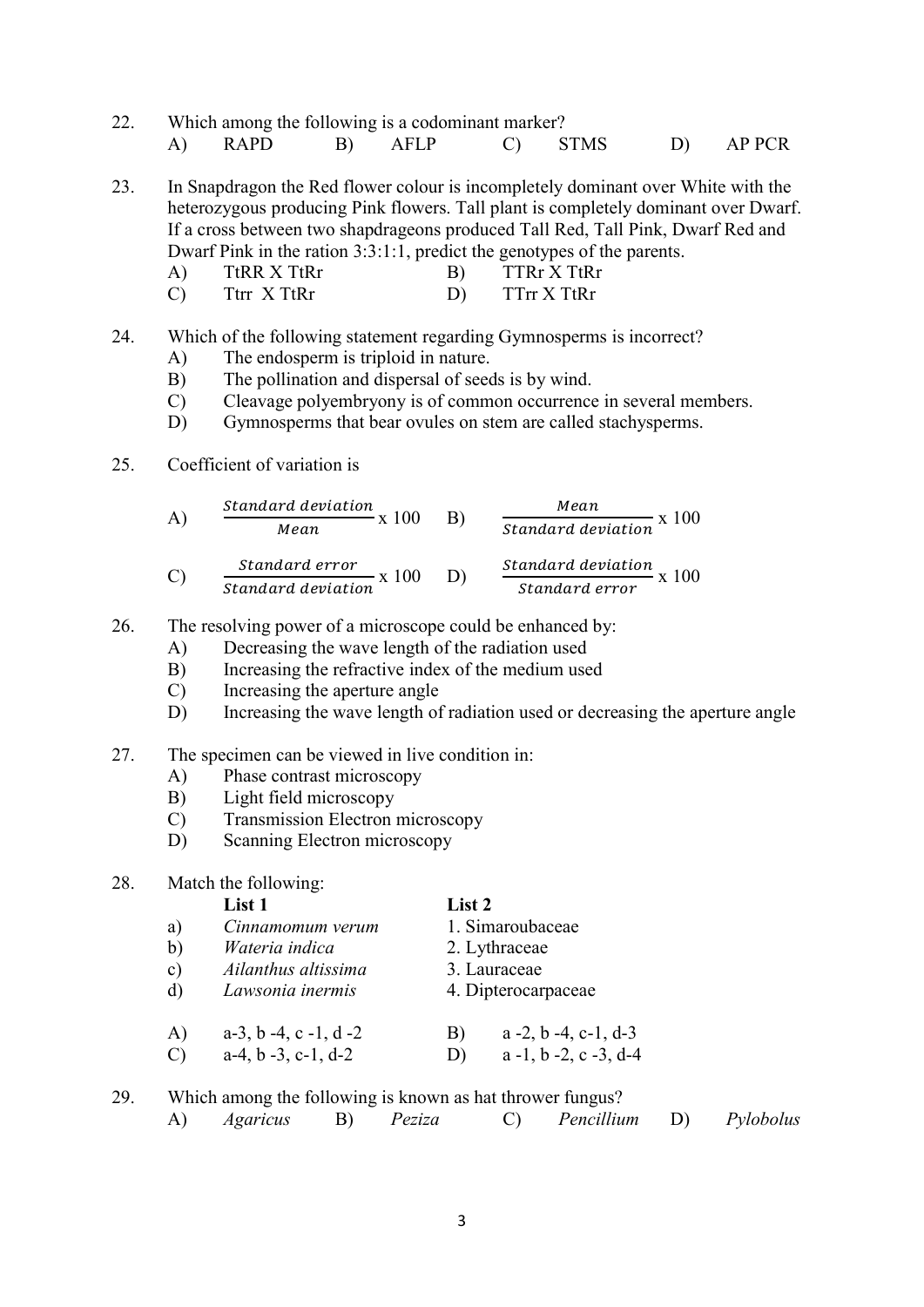| 30. | Crozier formation is a characteristic feature of                     |                                                                                                                                                                      |    |             |               |               |                                       |    |             |
|-----|----------------------------------------------------------------------|----------------------------------------------------------------------------------------------------------------------------------------------------------------------|----|-------------|---------------|---------------|---------------------------------------|----|-------------|
|     | A)                                                                   | <i>Agaricus</i>                                                                                                                                                      | B) | Amanita     |               | $\mathcal{C}$ | Rhizopus                              | D) | Pencillium  |
| 31. | Match the following:                                                 |                                                                                                                                                                      |    |             |               |               |                                       |    |             |
|     | List 1                                                               |                                                                                                                                                                      |    |             | List 2        |               |                                       |    |             |
|     | a)                                                                   | Apothecium                                                                                                                                                           |    | 1. Agaricus |               |               |                                       |    |             |
|     | b)                                                                   | Perithecium                                                                                                                                                          |    |             | 2. Neurospora |               |                                       |    |             |
|     | $\mathbf{c})$                                                        | Cleistothecium                                                                                                                                                       |    | 3. Peziza   |               |               |                                       |    |             |
|     | $\rm d)$                                                             | Hymenium                                                                                                                                                             |    |             | 4. Pencillium |               |                                       |    |             |
|     | A)                                                                   | $a -3$ , b-2, c-4, d-1                                                                                                                                               |    |             | B)            |               | $a - 2$ , $b - 3$ , $c - 4$ , $d - 1$ |    |             |
|     | $\mathcal{C}$                                                        | $a -3$ , $b - 2$ , $c - 1$ , $d - 4$                                                                                                                                 |    |             | D)            |               | $a - 1$ , $b - 2$ , $c - 3$ , $d - 4$ |    |             |
| 32. |                                                                      |                                                                                                                                                                      |    |             |               |               |                                       |    |             |
|     |                                                                      | Which among the following is a fresh water red algae?<br>Pterocladia                                                                                                 |    |             |               |               |                                       |    |             |
|     | A)                                                                   |                                                                                                                                                                      |    |             | B)            |               | Polysiphonia                          |    |             |
|     | $\mathcal{C}$                                                        | Batrachospermum                                                                                                                                                      |    |             | D)            | Porphyra      |                                       |    |             |
| 33. | Obdiplostemonous stamen is the characteristic feature of the family: |                                                                                                                                                                      |    |             |               |               |                                       |    |             |
|     | A)                                                                   | Caesalpineaceae                                                                                                                                                      |    |             | B)            | Rutaceae      |                                       |    |             |
|     | $\mathcal{C}$                                                        | Anacardiaceae                                                                                                                                                        |    |             | D)            |               | Apocynaceae                           |    |             |
| 34. |                                                                      | Suggest the number of phenotypes possible in a test cross of AABBCcDD if there is<br>complete dominance                                                              |    |             |               |               |                                       |    |             |
|     | A)                                                                   | Four                                                                                                                                                                 | B) | Six         |               | $\mathcal{C}$ | Two                                   | D) | Eight       |
| 35. | tool:                                                                | Protein sequence databases are the most comprehensive source of biological<br>information on proteins. Select the non protein database from the given bioinformatics |    |             |               |               |                                       |    |             |
|     | A)                                                                   | PIR                                                                                                                                                                  | B) |             | SWISS-PROT C) |               | <b>TrEMBL</b>                         | D) | <b>DDBJ</b> |
| 36. |                                                                      | Propagating plants such as rose, raspberries via development of roots on a stem while<br>it is still attached to the mother plant is known as:                       |    |             |               |               |                                       |    |             |
|     |                                                                      | A) Cutting B) Grafting C) Layering D) Budding                                                                                                                        |    |             |               |               |                                       |    |             |
| 37. |                                                                      | A plant specimen cited with the original description other than the holotype is:                                                                                     |    |             |               |               |                                       |    |             |
|     | A)                                                                   | Paratype                                                                                                                                                             | B) | Neotype     |               | $\mathcal{C}$ | Leptotype                             | D) | Syntype     |
| 38. |                                                                      | The credit for the discovery of reverse transcriptase goes to:                                                                                                       |    |             |               |               |                                       |    |             |
|     | A)                                                                   | Nirenberg and Matthhaei                                                                                                                                              |    |             | B)            |               | Hershey and Chase                     |    |             |
|     | $\mathcal{C}$                                                        | Beadle and Tatum                                                                                                                                                     |    |             | D)            |               | Temin and Baltimore                   |    |             |
| 39. |                                                                      | Mannitol is the reserve food material in-------                                                                                                                      |    |             |               |               |                                       |    |             |
|     |                                                                      |                                                                                                                                                                      |    |             |               |               |                                       |    |             |
|     | A)                                                                   | Brown algae                                                                                                                                                          |    |             | B)            | Red algae     |                                       |    |             |
|     | $\mathcal{C}$                                                        | Green algae                                                                                                                                                          |    |             | D)            |               | Blue green algae                      |    |             |
| 40. |                                                                      | Macdonald Pfitzer law is related with:                                                                                                                               |    |             |               |               |                                       |    |             |
|     | A)                                                                   | Reproduction in Bacillariophyta                                                                                                                                      |    |             |               |               |                                       |    |             |
|     | B)                                                                   | Algal bloom                                                                                                                                                          |    |             |               |               |                                       |    |             |
|     | $\mathcal{C}$                                                        | Flagellar movement                                                                                                                                                   |    |             |               |               |                                       |    |             |
|     | D)                                                                   | Algal reserve food formation                                                                                                                                         |    |             |               |               |                                       |    |             |
|     |                                                                      |                                                                                                                                                                      |    |             |               |               |                                       |    |             |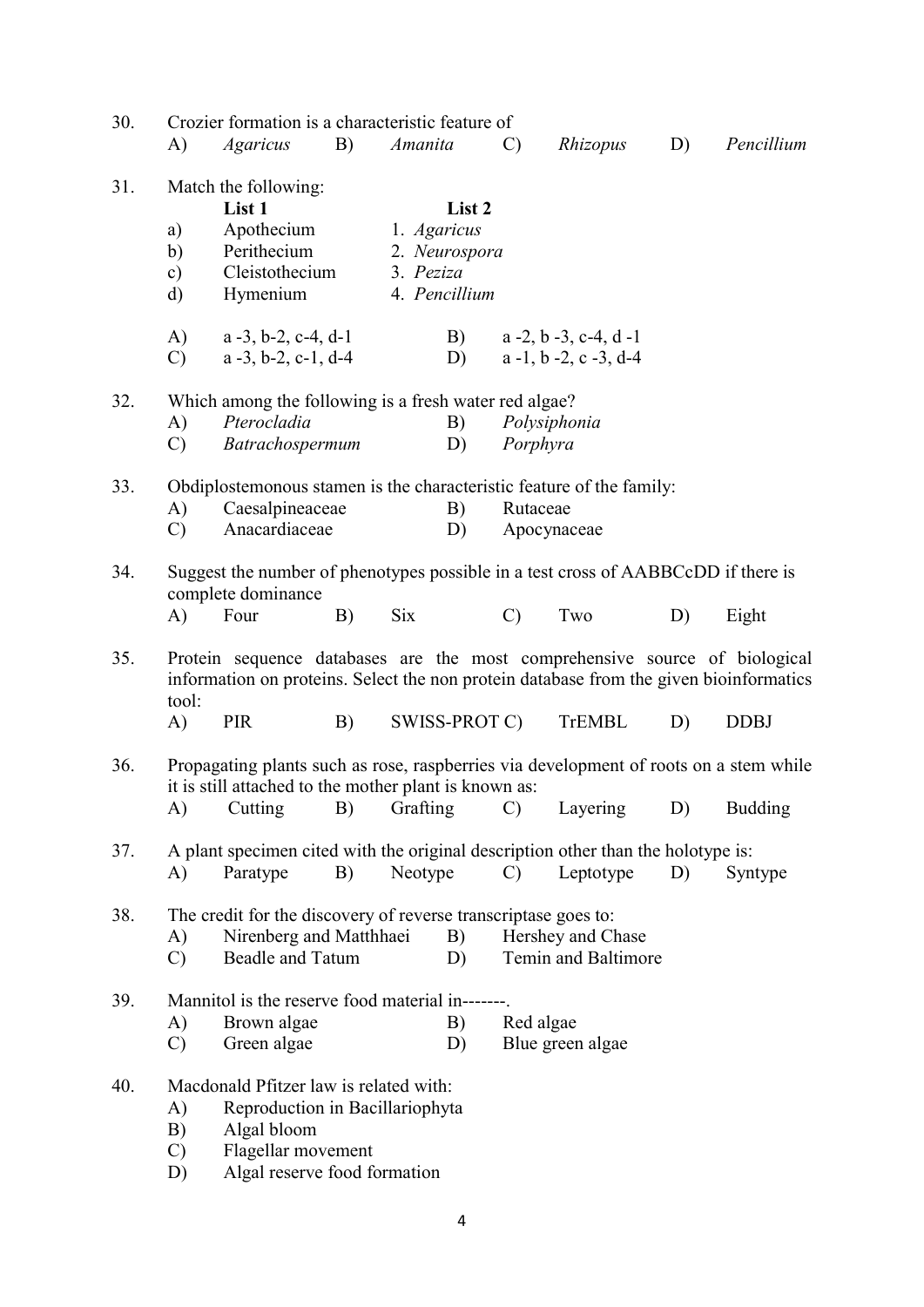| 41. | a)<br>b)<br>$\mathbf{c})$<br>$\mathbf{d}$ | Match the following:<br>List 1<br>Verticellaster<br>Hypanthodium<br>Coenanthium<br>Rhipidium                                                                                                                                                                                                                 | List 2<br>4. Ficus | 1. Solanum nigrum<br>2. Leucas aspera<br>3. Dorstenia |                                                          |                    |               |          |
|-----|-------------------------------------------|--------------------------------------------------------------------------------------------------------------------------------------------------------------------------------------------------------------------------------------------------------------------------------------------------------------|--------------------|-------------------------------------------------------|----------------------------------------------------------|--------------------|---------------|----------|
|     | A)<br>$\mathcal{C}$                       | $a-3$ , $b-2$ , $c-1$ , $d-4$<br>$a - 2$ , $b - 4$ , $c - 3$ , $d - 1$                                                                                                                                                                                                                                       | B)                 |                                                       | $a-1$ , $b-2$ , $c-4$ , $d-3$<br>D) $a-2, b-3, c-1, d-4$ |                    |               |          |
| 42. | A)<br>$\mathcal{C}$                       | In sporophytic incompatibility the genotype of the male parent is $S_1S_3$ and that of the<br>female parent is also $S_1S_4$ . The possible genotypes of the progeny are:<br>No fertile progeny<br>$S_3S_4$                                                                                                  | B)<br>D)           | $S_1 S_4$ , $S_3 S_4$<br>$S_1S_4$                     |                                                          |                    |               |          |
| 43. | A)<br>$\mathbf{C}$                        | Root mean square deviation from mean is:<br>Arithmetic mean<br>Coefficient of variation                                                                                                                                                                                                                      | B)<br>D)           |                                                       | Standard deviation<br>Standard error                     |                    |               |          |
| 44. | A)<br>$\mathcal{C}$                       | Which of the following genus does not belong to Marchantiales?<br>Fimbriaria<br>Cyathodium                                                                                                                                                                                                                   | B)<br>D)           |                                                       | Plagiochasma<br>Fossombronia                             |                    |               |          |
| 45. | A)<br>$\mathbf{C}$                        | The physiological events such as phototropism, stomatal opening, inhibition of<br>hypocotyl elongation and sun tracking by leaves are regulated by:<br>Cryptochrome<br>Pr phytochrome                                                                                                                        | D)                 |                                                       | B) Pfr phytochrome<br>Both Pfr and Pr phytochromes       |                    |               |          |
| 46. | 1.<br>2.<br>3.<br>A)                      | DNA microarray is a collection of microscopic DNA spots attached to a solid surface.<br>Which among the following is/are examples for its applications in biology?<br>mRNA or gene expression profiling<br>Comparative genomic hybridization<br>Chromatin immune-precipitation studies<br>$1 & 3$ only<br>B) | $1 & 2$ only       | $\mathcal{C}$                                         | $2 & 3$ only                                             |                    | D)            | 1, 2 & 3 |
| 47. | A)                                        | The pairing of chromosomes during meiosis begin at:<br>B)<br>Diplotene                                                                                                                                                                                                                                       | Diakinesis         | $\mathbf{C}$                                          | Pachytene                                                |                    | D)            | Zygotene |
| 48. |                                           | Observe the following Table related with enzyme inhibition and select the correct<br>ones from the given options                                                                                                                                                                                             |                    |                                                       |                                                          |                    |               |          |
|     |                                           |                                                                                                                                                                                                                                                                                                              | $K_m$              |                                                       |                                                          | $V_{\frac{max}{}}$ |               |          |
|     |                                           | 1. Competitive inhibition                                                                                                                                                                                                                                                                                    | 1a. Increase       |                                                       |                                                          |                    | 1b. Unchanged |          |
|     |                                           | 2. Non-Competitive inhibition                                                                                                                                                                                                                                                                                | 2a. Unchanged      |                                                       |                                                          |                    | 2b. Decrease  |          |

- 
- A) 1a and 2a are correct<br>B) 1a and 2a are wrong B) 1a and 2a are wrong
- C) 1a and 2a; 1b & 2b are correct
	- D) 1a and 2a; 1b & 2b are wrong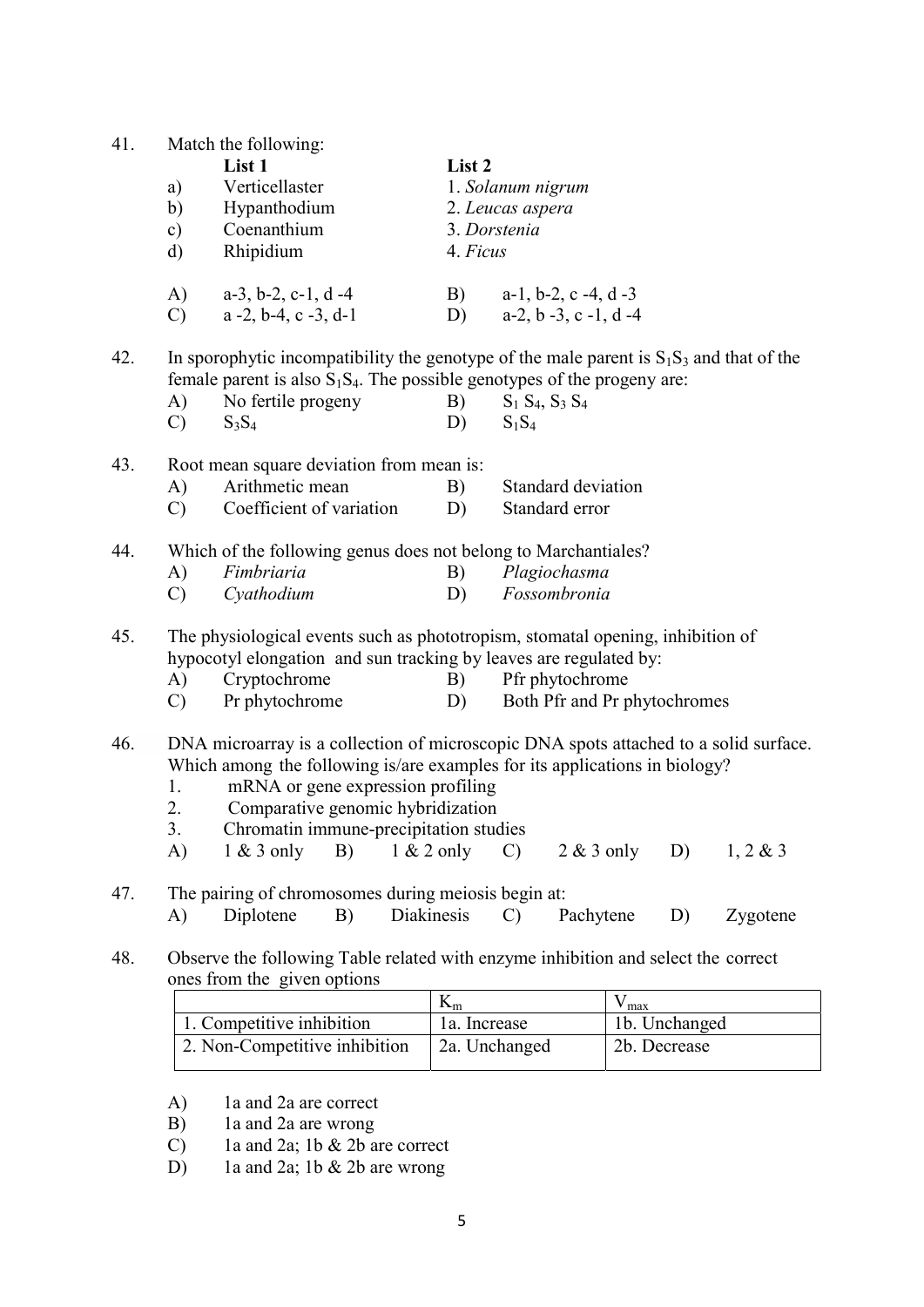| 49. | A)                  | Diplolepidous peristome teeth is a characteristics feature of --------- moss.<br>Polytricum                                                                                     | B) | Pogonatum | $\mathcal{C}$         | <b>Bryum</b>                          | D) | Sphagnum      |  |  |
|-----|---------------------|---------------------------------------------------------------------------------------------------------------------------------------------------------------------------------|----|-----------|-----------------------|---------------------------------------|----|---------------|--|--|
| 50. | A)                  | Amphigastria is a gametophytic character of ------------ bryophyte.<br>Porella                                                                                                  | B) | Riccardia | $\mathbf{C}$          | Pellia                                | D) | Notothylas    |  |  |
| 51. |                     | Fixing fluid used in microscopic studies chiefly for preserving details of cells<br>composed of osmium tetroxide, chromic anhydride, and acetic acid in aqueous<br>solution is: |    |           |                       |                                       |    |               |  |  |
|     | A)                  | Flemming's fluid                                                                                                                                                                |    | B)        |                       | Carnoys fluid                         |    |               |  |  |
|     | $\mathcal{C}$       | Bouin's fixative                                                                                                                                                                |    | D)        |                       | Zenker's fixative                     |    |               |  |  |
| 52. |                     | The regional station of NBPGR in Kerala is located at:                                                                                                                          |    |           |                       |                                       |    |               |  |  |
|     | A)                  | Palakkad                                                                                                                                                                        |    | B)        | Trissur               |                                       |    |               |  |  |
|     | $\mathcal{C}$       | Thiruvananthapuram                                                                                                                                                              |    | D)        | Kozhicode             |                                       |    |               |  |  |
| 53. |                     | Triticale is as example of:                                                                                                                                                     |    |           |                       |                                       |    |               |  |  |
|     | A)                  | Interspecific hybridization                                                                                                                                                     |    | B)        |                       | Intra specific hybridization          |    |               |  |  |
|     | $\mathcal{C}$       | Intergeneric hybridization                                                                                                                                                      |    | D)        |                       | Intervarietal hybridization           |    |               |  |  |
| 54. |                     | Choose the incorrect statement<br>Wheat is an allopolyploid                                                                                                                     |    |           |                       |                                       |    |               |  |  |
|     | A)                  |                                                                                                                                                                                 |    |           |                       |                                       |    |               |  |  |
|     | B)<br>$\mathcal{C}$ | Seedless water melon is triploid                                                                                                                                                |    |           |                       |                                       |    |               |  |  |
|     | D)                  | Gaint Napier is triploid in nature<br>Vertical resistance is polygenic in nature                                                                                                |    |           |                       |                                       |    |               |  |  |
| 55. |                     | Match the following:                                                                                                                                                            |    |           |                       |                                       |    |               |  |  |
|     |                     | List 1                                                                                                                                                                          |    |           | List 2                |                                       |    |               |  |  |
|     | a)                  | False Smut disease of paddy                                                                                                                                                     |    |           |                       | 1. Cephaleuros                        |    |               |  |  |
|     | b)                  | Red rust of tea                                                                                                                                                                 |    |           |                       | 2. Ustilaginoideavirens               |    |               |  |  |
|     | c)                  | Quick wilt of pepper                                                                                                                                                            |    |           | 3. Hemileia vastatrix |                                       |    |               |  |  |
|     | d)                  | Coffee rust                                                                                                                                                                     |    |           |                       | 4. Phytopthora capsici.               |    |               |  |  |
|     | A)                  | $a-1$ , b-2, c-4, d-3                                                                                                                                                           |    | B)        |                       | $a - 3$ , b-4, c -2, d -1             |    |               |  |  |
|     | $\mathbf{C}$        | $a$ 2, $b$ -1, $c$ -4, $d$ -3                                                                                                                                                   |    | D)        |                       | $a - 4$ , $b - 2$ , $c - 3$ , $d - 1$ |    |               |  |  |
| 56. |                     | Which among the following condition/s favour cross pollination?                                                                                                                 |    |           |                       |                                       |    |               |  |  |
|     | $\bf{A}$            | Dichogamy                                                                                                                                                                       | B) | Herkogamy | $\mathcal{C}$         | Heterostyly                           | D) | All the above |  |  |
| 57. |                     | In KorperKappe theory the term Kappe is meant for cap and Korper is for -----                                                                                                   |    |           |                       |                                       |    |               |  |  |
|     | $\mathbf{A}$        | Body                                                                                                                                                                            | B) | Calyptra  | $\mathcal{C}$         | Carpel                                | D) | Calyptogen    |  |  |
| 58. |                     | The type of cell division happening in the rib meristem Tunica is                                                                                                               |    |           |                       |                                       |    |               |  |  |
|     | A)                  | Multiplane division                                                                                                                                                             |    | B)        |                       | Anticlinal plane only                 |    |               |  |  |
|     | $\mathcal{C}$       | Periclinal plane pnly                                                                                                                                                           |    | D)        |                       | All of the above                      |    |               |  |  |
| 59. |                     | Promeristem is present in -----.                                                                                                                                                |    |           |                       |                                       |    |               |  |  |
|     | A)                  | Root apex                                                                                                                                                                       |    | B)        | Shoot apex            |                                       |    |               |  |  |
|     | $\mathcal{C}$       | Intercalary meristem                                                                                                                                                            |    | D)        | Embryo                |                                       |    |               |  |  |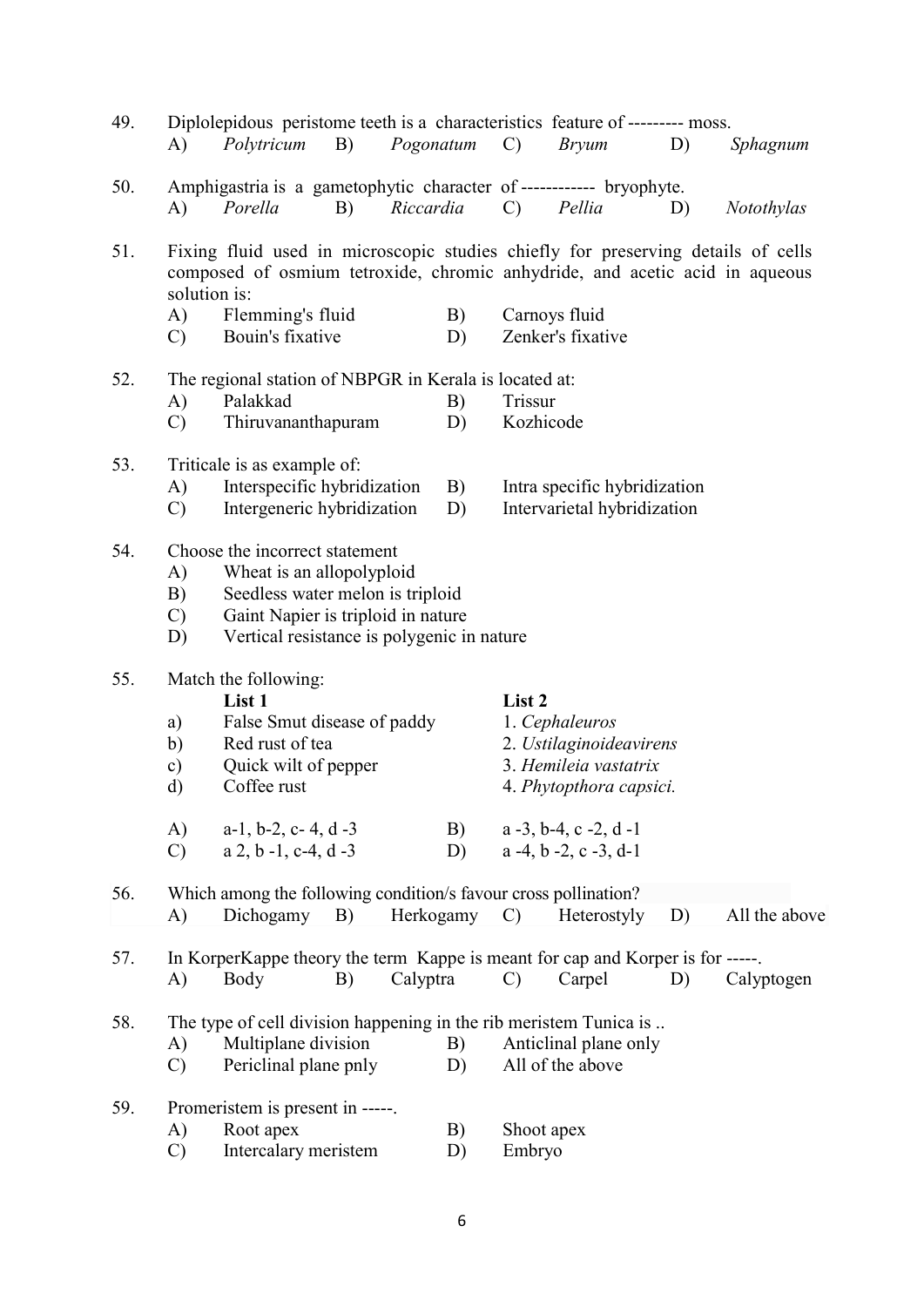| 60. | A)<br>$\mathcal{C}$                                                                                                                                                                                                                                                                                                                                                                                                                               | What is the correct binomial of the plant commonly known as White dammar?<br>Vateria indica<br>Shorea robusta<br>B)<br>Dipterocarpus turbinatus<br>D)<br>Canarium strictum                                    |          |                        |               |                                                              |    |             |
|-----|---------------------------------------------------------------------------------------------------------------------------------------------------------------------------------------------------------------------------------------------------------------------------------------------------------------------------------------------------------------------------------------------------------------------------------------------------|---------------------------------------------------------------------------------------------------------------------------------------------------------------------------------------------------------------|----------|------------------------|---------------|--------------------------------------------------------------|----|-------------|
| 61. | carbon?                                                                                                                                                                                                                                                                                                                                                                                                                                           | Name the metabolic cycle used by some microorganism if acetate is the sole source of                                                                                                                          |          |                        |               |                                                              |    |             |
|     | A)<br>$\mathcal{C}$                                                                                                                                                                                                                                                                                                                                                                                                                               | Glyoxylate pathway<br>Hexoe phosphate pathway                                                                                                                                                                 |          | B)<br>D)               |               | Dicarboxylic acid pathway<br>$\alpha$ -ketoglutarate pathway |    |             |
| 62. | A)                                                                                                                                                                                                                                                                                                                                                                                                                                                | Storied cork is present in ----.<br>Dracaena<br>B)                                                                                                                                                            | Bignonia |                        | $\mathcal{C}$ | Boerhaavia                                                   | D) | Eupatorium  |
| 63. | A)                                                                                                                                                                                                                                                                                                                                                                                                                                                | Identify the gymnosperm that possesses simple, large, petiolate, fan-shaped bilobed<br>foliage with expanded apex and narrow base resemble the Maiden-hair fern.<br>Ginkgo<br>B)                              | Gnetum   |                        | $\mathcal{C}$ | Welwitschia D)                                               |    | Agathis     |
| 64. | 1.<br>2.<br>3.<br>A)                                                                                                                                                                                                                                                                                                                                                                                                                              | Select the correctly matched pairs in terms of Botanic Garden with its location<br>Indian Botanic Garden<br>National Botanic Garden<br>Lloyd Botanic Garden : Darjeeling<br>$1 \& 3$ only B) $2 \& 3$ only C) |          | : Kolkata<br>: Lucknow |               | $1 & 2$ only                                                 | D) | $1, 2 \& 3$ |
| 65. | A)<br>$\mathcal{C}$                                                                                                                                                                                                                                                                                                                                                                                                                               | During histochemical preparation, Sudan Black is used to localize -----.<br>Carbohydrates<br>Proteins                                                                                                         |          | B)<br>D)               | Lipids        | Phosphodiesterbond                                           |    |             |
| 66. | A)<br>$\mathcal{C}$                                                                                                                                                                                                                                                                                                                                                                                                                               | Father of Indian Ethnobotany who made pioneering painstaking works lead to<br>growth and development of ethnobotany in India:<br>S. K. Jain<br>H. Santapau                                                    |          | B)<br>D)               |               | Pushpagandan<br>Virendra Nath                                |    |             |
| 67. |                                                                                                                                                                                                                                                                                                                                                                                                                                                   | In ethnobotanical practices the combination of Areca nut, Pomegranate rind and<br>Rhuschinensis along with iron sulfate is used for -----.                                                                    |          |                        |               |                                                              |    |             |
|     | A)<br>$\mathbf{C}$                                                                                                                                                                                                                                                                                                                                                                                                                                | Envenoming<br>Lowering blood pressure                                                                                                                                                                         |          | B)<br>D)               |               | Lacquering of teeth<br>Wound healing                         |    |             |
| 68. | Flax fibres are extracted from ------.                                                                                                                                                                                                                                                                                                                                                                                                            |                                                                                                                                                                                                               |          |                        |               |                                                              |    |             |
|     | A)<br>$\mathcal{C}$                                                                                                                                                                                                                                                                                                                                                                                                                               | Crotalaria juncea<br>Agave Americana                                                                                                                                                                          |          | B)<br>D)               |               | Linum usitatssimum                                           |    |             |
| 69. | Corchorus<br>Which among the following reaction of glyoxylate cycle takes place inside the<br>Glyoxysome during the germination of fatty seeds?<br>Citric acid is converted in to isocitric acid via Cis-aconitic Acid in the<br>A)<br>presence of Aconitase<br>Succinic acid is converted into oxaloacetic acid<br>B)<br>Oxaloacetic acid produced is decarboxylated in the presence of ATP to form<br>$\mathcal{C}$<br>phosphoenol pyruvic acid |                                                                                                                                                                                                               |          |                        |               |                                                              |    |             |
|     | D)                                                                                                                                                                                                                                                                                                                                                                                                                                                | Phosphoenol pyruvic acid is converted into the glucose and fructose phosphates                                                                                                                                |          |                        |               |                                                              |    |             |

7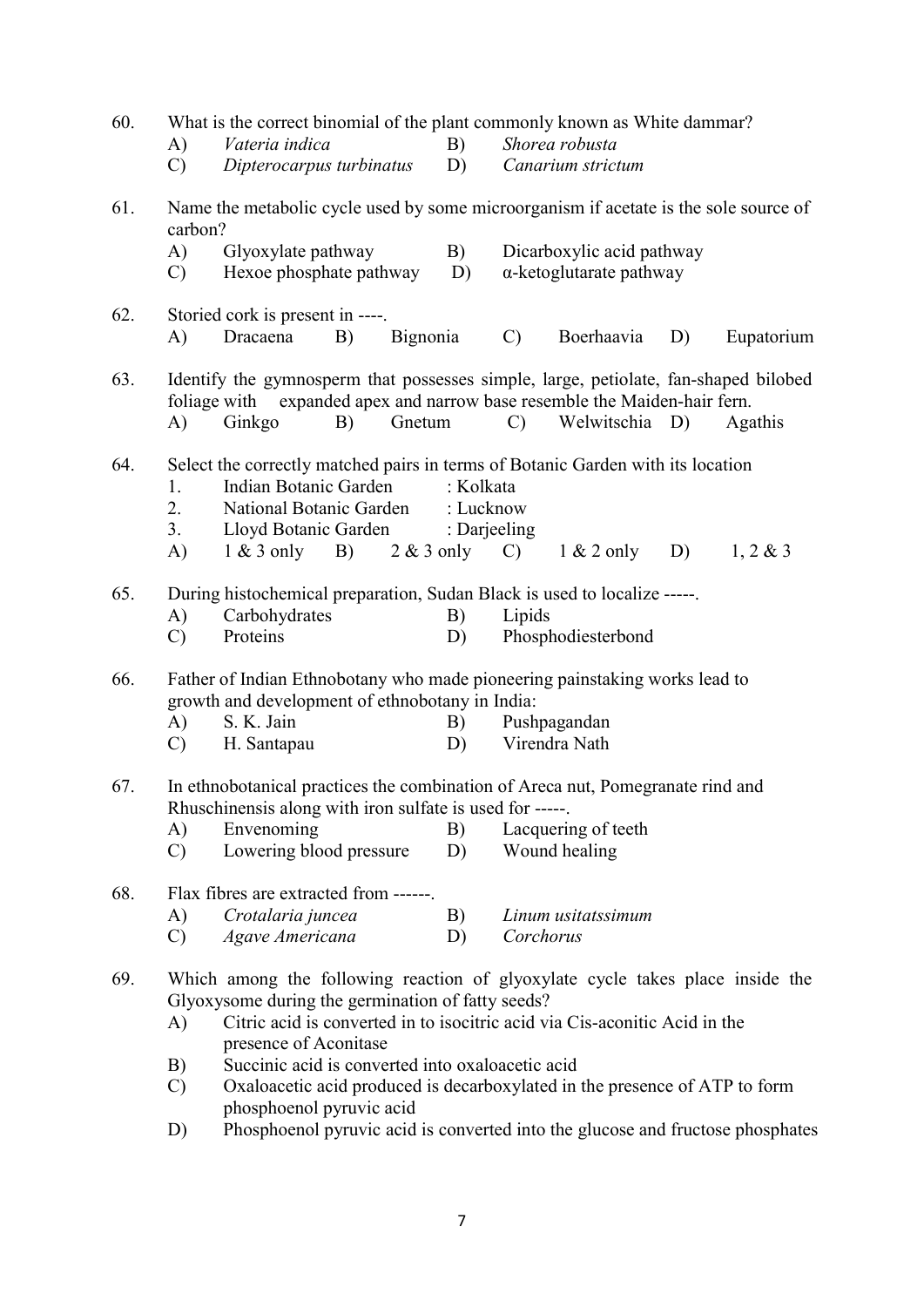- 70. The source for para rubber is----.
	- A) Holostemma adakodien B) Calotropis gigantea<br>C) Hevea brasiliencis D) Ficus elastica
	- $(C)$  Hevea brasiliencis  $(D)$
- 71. Bagasse is by-product accumulated during the retrieval of --- from plants. A) Cellulose B) Betel C) Cane sugar D) Flax fibres

72. Numerical taxonomy, the modern trend in which classification is based on the branching patterns of the estimated evolutionary history of the taxa referred as

- A) Cladistics B) Phenetics
- C) Phylogenetics D) Neosystematics
- 73. Which among the following is an indole alkaloid? A) Atropine B) Reserpine C) Ephedrine D) Morphine
- 74. The benefits of micropropagation are ------.
	- A) Rapid multiplication of superior clones
	- B) Multiplication of disease free plants
	- C) Cost effective process
	- D) All the above
- 75. Which of the following characters are applicable to Psilotum?
	- 1. Stem has a relatively simple vascular cylinder.
	- 2. The sporangia are borne in groups (trilocular) and form synangia
	- 3. Spores are homosporous
	- 4. The development of gametophyte is exosporic
	- 5. The development of embryo is exoscopic

| A) $1, 2 \& 3$ only | B) $1, 2, 3 \& 4$ only |
|---------------------|------------------------|
| C) 2, 3 & 4 only    | D) All the above       |

- 76. Cell staining is a technique used for increasing contrast through changing the color of some of the parts of the structure being observed thus allowing for a clearer view. Analyze the statement and chose the correct ones
	- 1. Acid fuchsin is a magenta red acid dye that is used largely for plasma staining whereas basic fuchsin is a magenta basic dye used to stain the nucleus
	- 2. Haematoxylin turns the cytoplasm blue while eosin turns the nuclei as well as other parts pink or red

| $A)$ 1 only  | $\mathbf{B}$ 2 only |
|--------------|---------------------|
| Both $1 & 2$ | Neither 1 nor 2     |

- 77. The free nuclear type of division in angiosperm is related to the -----.
	- A) Gamete formation B) Embryo formation
	- C) Callus formation D) Endosperm formation
- 78. The entry of the pollen tube through the micropyle is termed as -----.
	- A) Mesogamy B) Porogamy
	- C) Chalasogamy D) Schizogamy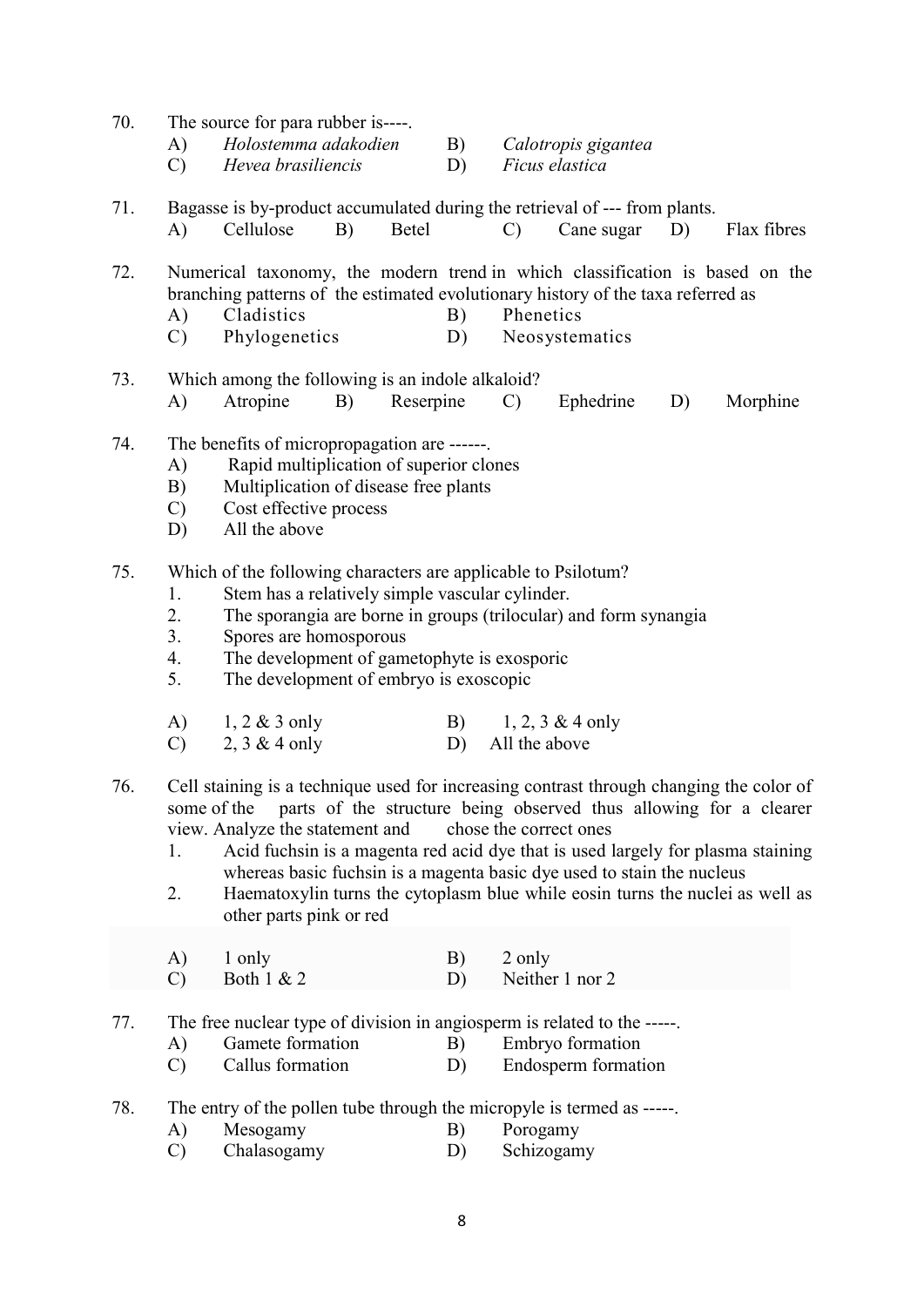- 79. During the seed development in higher plants the outer integument forms … A) Tegmen B) Testa C) Perisperm D) Pericarp
- 80. How many ATP molecules are required for Nitrogenase enzymic reduction of atmospheric nitrogen in to ammonia? A) 16 B) 24 C) 18 D) 32
- 81. In C4 pathway, the malic acid is transferred from the chloroplasts of mesophyll cells to the chloro plasts of bundle sheath cells where it is decarboxylated to form  $CO<sub>2</sub>$  and pyruvic acid in the presence of the enzyme--------.
- $A)$  NADP<sup>+</sup> specific malic enzyme
- B) NADP<sup>+</sup> specific malate dehydrogenase
	- C) pyruvate Pi kinase
	- D) phophoenol pyruvic carboxylae
- 82. Which among the following statements are true in connection with the statement "Plants are phenomenal hydraulic engineers"?
	- 1. Solute potential (Ψs) decreases with increasing solute concentration; a decrease in Ψs causes an increase in the total water potential.
	- 2. The internal water potential of a plant cell is more negative than pure water; this causes water to move from the soil into plant roots via osmosis
	- 3. Positive pressure inside cells results into turgor pressure, which is responsible for maintaining the shape and structural features of the leaves; absence of turgor pressure leads to wilting
	- A) 1 only B) 2 only C) 1 & 3 only D) 2 & 3 only
- 83. The process of returning of an excited chlorophyll to its ground state by emitting a photon is called -----.
	- A) Resonance B) Fluorescence
	- C) Funnelling in D) Photosynthesis
- 84. Dikaryon is a nuclear feature which is unique to some fungal groups such as:
	- A) Ascomycetes and Basidiomycetes
	- B) Phycomycetes and Basidiomycetes
	- C) Ascomycetes and Phycomycetes
	- D) Phycomycetes and Zygomycetes

85. Isolation as the result of differences between two species in the reproductive structures or other body parts, so that mating is inhibited. This is referred as:

- A) Temporal isolation B) Habitat isolation
- C) Behavioural isolation D) Mechanical isolation
- 86. In the case of C4 plants the decarboxylation of the C4 acids occur in-----.
	- A) Mesophyll cells B) Bundle sheath cells
	- C) Guard cells D) Pericycle

# 87. Which among the following plants the Hatch and Slack cycle is absent?

A) Sugarcane B) Maize C) Cleome D) Sorghum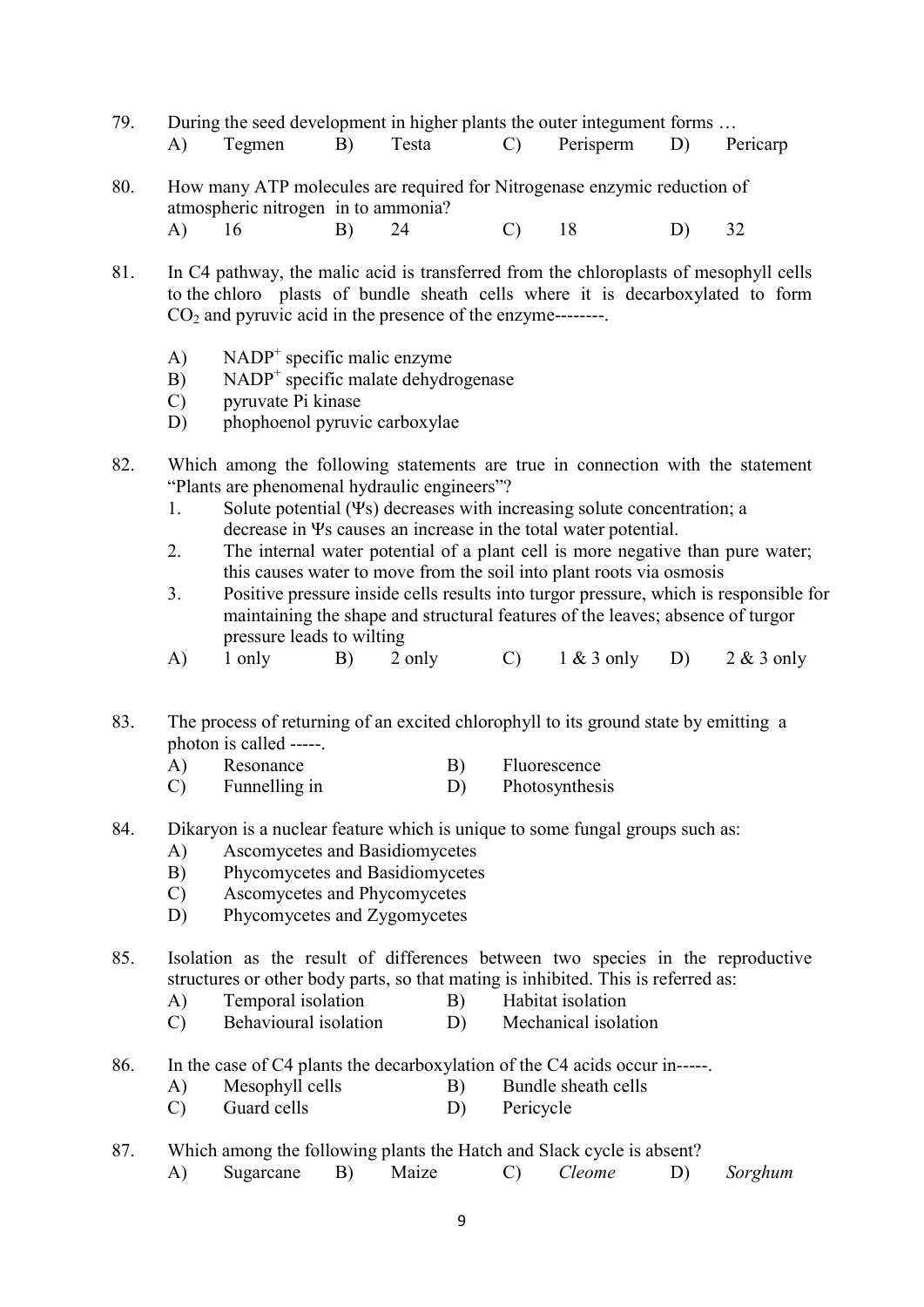- 88. In the case of CAM plants deacidification of malate stored in the large vacuoles occurs in ----.
	- A) Open stomata during day time
	- B) Closed stomata during day time
	- C) Open stomata during night
	- D) Closed stomata during night

89. Somaclonal variation arises as a result of chromosome structural changes like -----.

- A) Deletions and duplications B) Gene mutations
- C) Transposons D) All the above
- 90. The transmembrane proteins that function as selective pores, through which molecules or ions can diffuse across the membrane is termed as ----.
	- A) Channels B) Carriers
	- C) Pumps D) Protein sheath
- 91. Potassium cyanide and other cyanide ion forming compounds are effective toxins because of the following reason:
	- A) Blocks signal molecule and respective receptor in neuron junctions.
	- B) Blocking of electron transfer between cytochrome oxidase and  $O_2$ .
	- C) Instantaneous hemolysis followed by sudden death
	- D) None of the above
- 92. In non-cyclic photophophorylation P680 absorbs the shorter wave length of light and get excited. The ejected electrons are transferred to an electron acceptor molecule and become a strong oxidizing agent. Name the primary electron acceptor molecule of non-cyclic photophophorylation.
	- A) cytochromes B) flavin mononucleotide C) ferredoxin D) pheophytin

### 93. Match the following terms with its description.

|               | List 1                                                | List 2                                                                     |
|---------------|-------------------------------------------------------|----------------------------------------------------------------------------|
| a)            | Light reactions                                       | 1. Generates ATP, NADPH, and $O_2$                                         |
| b)            | Photosystem I                                         | 2. Powers the formation of NADPH                                           |
| $\mathbf{c})$ | Cytochrome bf complex                                 | 3. Pumps protons                                                           |
| d)            | Light-harvesting complex                              | 4. Uses resonance energy transfer to reach the<br>reaction center          |
| A)            | $a-2$ , $b-1$ , $c-3$ , $d-4$<br>$a-1, b-2, c-3, d-4$ | $a-3$ , $b-4$ , $c-4$ , $d-2$<br>B)<br>$a-4$ , $b-3$ , $c-1$ , $d-2$<br>D) |

### 94. Cyclic electron flow by P700 that powers ATP synthesis occur when

- A) Light intensity is low
- $\overrightarrow{B}$  The ratio of NADPH to NADP<sup>+</sup> is very high
	- C) The uncoupler is present in the plant cell.
- $\overrightarrow{D}$  Plastocyanin compete with NADP<sup>+</sup> for electrons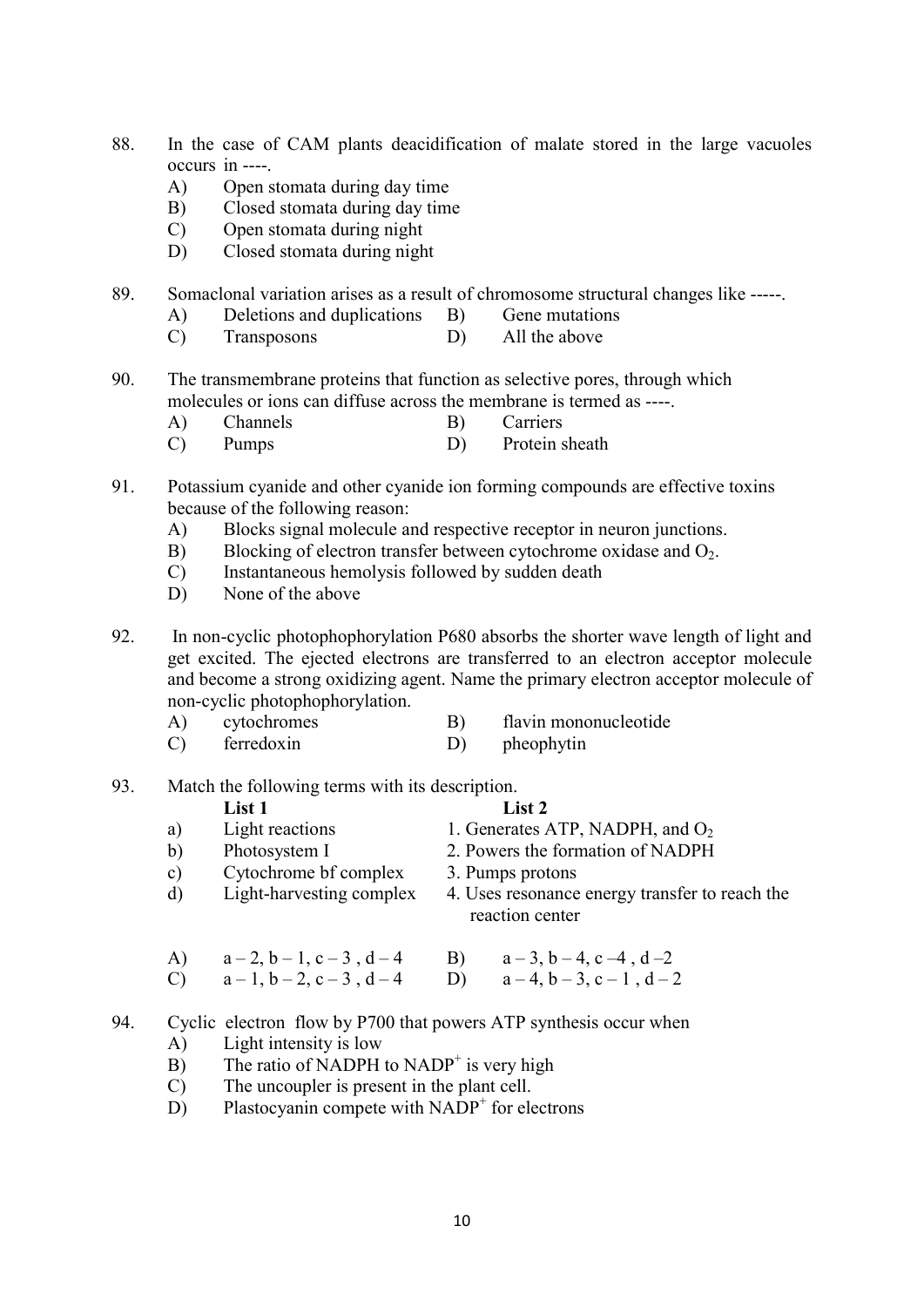- 95. Which among the following statement is incorrect statement?
	- A) Oxidation of glycolate to glyoxylate occurs in peroxisomes
	- B) Glyoxylate is dephosphorylated to Phosphoglycolate in peroxisomes
	- $C$ ) NH<sub>3</sub> is produced in mitochondria
	- D) Glycine is converted to serine in mitochondrion.

96. Which among the following reactions in Calvin cycle is reversible?

- A) Aldol condensation between dihydroxyacetone phosphate (DHAP) and an aldehyde
- B) Synthesis of ribulose 1,5-bisphosphate from ribose 5-phosphate
- C) Synthesis of 3-phosphoglyceraldehyde from 3PGA
- D) Conversion of xylulose 5-phosphate to ribulose 5-phosphate.

### 97. The mode of action of the inhibitor rotenone in aerobic cellular respiration is through

- A) dysfunction of complex I B) dysfunction complex III
- C) dysfunction aconitase D) dysfunction ATP synthase

### 98. Which of the following statements regarding aminoacyl-tRNA synthetases is/are true?

- I. All the organisms have their own 20 aminoacyl-tRNA synthetases.
- II. ATP is needed for the action of amino acids.
- III. Direct attachment of an amino acid to a tRNA is not energetically favourable.

| I and II only | I, II and III |
|---------------|---------------|
|               |               |

C) II and III only D) I and III only

### 99. Match the following:

|               | List 1                        | List 2                                        |
|---------------|-------------------------------|-----------------------------------------------|
| a)            | <b>BLAST</b>                  | 1. Progressive method                         |
| b)            | <b>CLUSTAL</b>                | 2. Scoring Matrix                             |
| $\mathbf{c})$ | <b>PAM</b>                    | 3. Secondary Structure prediction             |
| d)            | Chau Fasman                   | 4. Specificity and Speed                      |
| A)            | $a-1$ , $b-2$ , $c-3$ , $d-4$ | $a-4$ , $b-1$ , $c-2$ , $d-3$<br>$\mathbf{B}$ |
| $\bigcirc$    | $a - 4$ , b-3, c-2, d-1       | $a-1$ , $b-4$ , $c-2$ , $d-3$<br>D)           |

- 100. Arrange the given statements in the correct order of postulates proposed by Robert Koch.
	- I. The suspected pathogen must be grown in pure culture.
	- II. Cells from a pure culture of the suspected pathogen must cause disease in a healthy animal.
	- III. The suspected pathogen must be present in all cases of the disease.
	- IV. The suspected pathogen must be reisolated from second-infected healthy hosts and shown to be the same as the original.
	- A) III, II, IV, I B) II, IV, III, I C) III, I, II, IV D) I, II, III, IV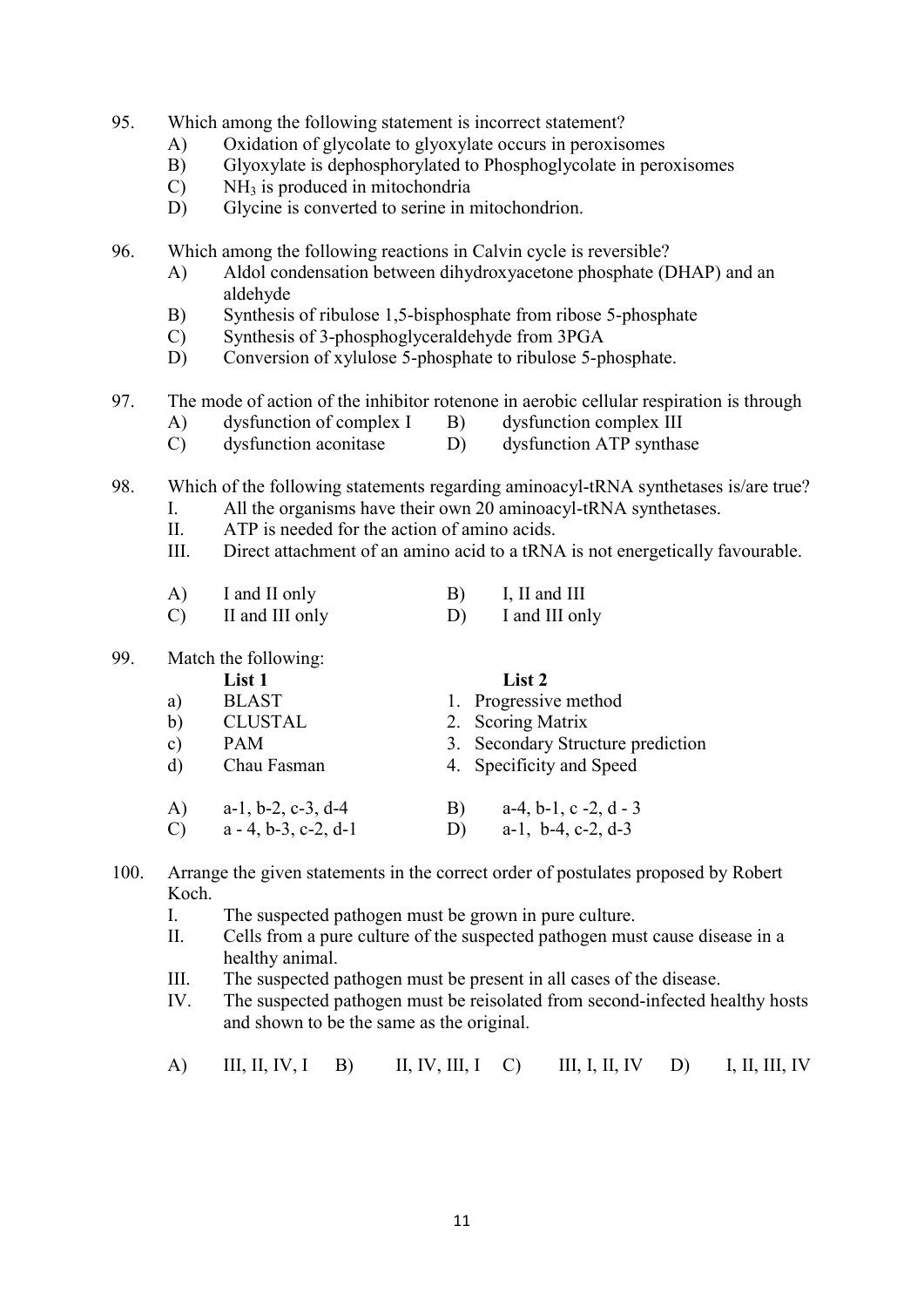| 101. | The processes of evolution of first land plant according to Telome theory in correct<br>order is:                                                                                                                                                                                                                                                                                                        |                                                                                                                                                                                                                                                                                                                                                       |                      |             |                    |               |                                                                                                |    |                |
|------|----------------------------------------------------------------------------------------------------------------------------------------------------------------------------------------------------------------------------------------------------------------------------------------------------------------------------------------------------------------------------------------------------------|-------------------------------------------------------------------------------------------------------------------------------------------------------------------------------------------------------------------------------------------------------------------------------------------------------------------------------------------------------|----------------------|-------------|--------------------|---------------|------------------------------------------------------------------------------------------------|----|----------------|
|      | I.<br>III.                                                                                                                                                                                                                                                                                                                                                                                               | Overtopping<br>Planation                                                                                                                                                                                                                                                                                                                              |                      |             | II.<br>IV.         | Syngenesis    | Reduction and curvation                                                                        |    |                |
|      | A)                                                                                                                                                                                                                                                                                                                                                                                                       | III, II, IV, I B) I, IV, III, II                                                                                                                                                                                                                                                                                                                      |                      |             |                    | $\mathcal{C}$ | III, I, II, IV                                                                                 | D) | I, III, II, IV |
| 102. | A)<br>$\mathcal{C}$                                                                                                                                                                                                                                                                                                                                                                                      | An example for an unique enzyme that caries its own substrate is:<br>Reverse transcriptase<br>Telomerase                                                                                                                                                                                                                                              |                      |             | B)<br>D)           | Ligase        | Recombinase                                                                                    |    |                |
| 103. | A).<br>$C$ ).                                                                                                                                                                                                                                                                                                                                                                                            | Plasmids are said to be relaxed when they are ------<br>High copy number plasmids B)<br>Low copy number plasmids D)                                                                                                                                                                                                                                   |                      |             |                    |               | Stringent plasmids<br>Promiscuous plasmids                                                     |    |                |
| 104. | According to the ABC molecular model, the identity of the organs present in the four<br>floral verticils is a consequence of the interaction of at least three types of gene<br>products, each with distinct functions. -------- allows the differentiation of petals<br>from sepals in the secondary verticil, as well as the differentiation of the stamen from<br>the carpel on the tertiary verticil |                                                                                                                                                                                                                                                                                                                                                       |                      |             |                    |               |                                                                                                |    |                |
|      | A)<br>$\mathcal{C}$                                                                                                                                                                                                                                                                                                                                                                                      | A & C factors<br><b>B</b> factor                                                                                                                                                                                                                                                                                                                      |                      |             | B)<br>D)           | A factor      | A & B factors                                                                                  |    |                |
| 105. | A)<br>B)<br>$\mathcal{C}$<br>D)                                                                                                                                                                                                                                                                                                                                                                          | Expression of a gene in tissues where it is normally not expressed or at a time not<br>normally expected is called -----. This situation reveals the information about-----.<br>Unblocking of gene, quantitative trait.<br>Epitopic expression, gene redundancy<br>Epigenetic expression, gene abundance<br>Gene enhancer, tissue specific expression |                      |             |                    |               |                                                                                                |    |                |
| 106. | 1.<br>2.<br>3.<br>4.                                                                                                                                                                                                                                                                                                                                                                                     | Identify the correct statement/s connected with phytohormones related with ripening:<br>ABA plays an important regulatory role in fruit ripening<br>IAA is probably an endogenous hormonal inhibitor of ripening<br>Gibberellins are known to delay fruit ripening in plants<br>Cytokinins delay ripening processes                                   |                      |             |                    |               |                                                                                                |    |                |
|      | A)<br>$\mathcal{C}$                                                                                                                                                                                                                                                                                                                                                                                      | 1 & 3 are correct<br>1, 3 & 4 are correct                                                                                                                                                                                                                                                                                                             |                      |             | B)<br>D)           |               | $1, 2 \& 3$ are correct<br>$1, 2, 3 \& 4$ are correct                                          |    |                |
| 107. | a.<br>b.<br>$\mathbf{c}$ .<br>d.                                                                                                                                                                                                                                                                                                                                                                         | Match the following Biomolecular database related information:<br><b>TIGER</b><br><b>ENTREZ</b><br>STAG<br>PRINT                                                                                                                                                                                                                                      | 1.<br>2.<br>3.<br>4. | <b>DDBJ</b> | Secondary database |               | Global Query Cross-Database Search System-NCBI<br>Database for tissue-specific gene expression |    |                |
|      | A)<br>$\mathcal{C}$                                                                                                                                                                                                                                                                                                                                                                                      | $a-1$ , $b-2$ , $c-3$ , $d-4$<br>$a-4$ , $b-3$ , $c-2$ , $d-1$                                                                                                                                                                                                                                                                                        |                      |             | B)<br>D)           |               | $a-4$ , $b-1$ , $c-2$ , $d-3$<br>$a-1$ , $b-4$ , $c-2$ , $d-3$                                 |    |                |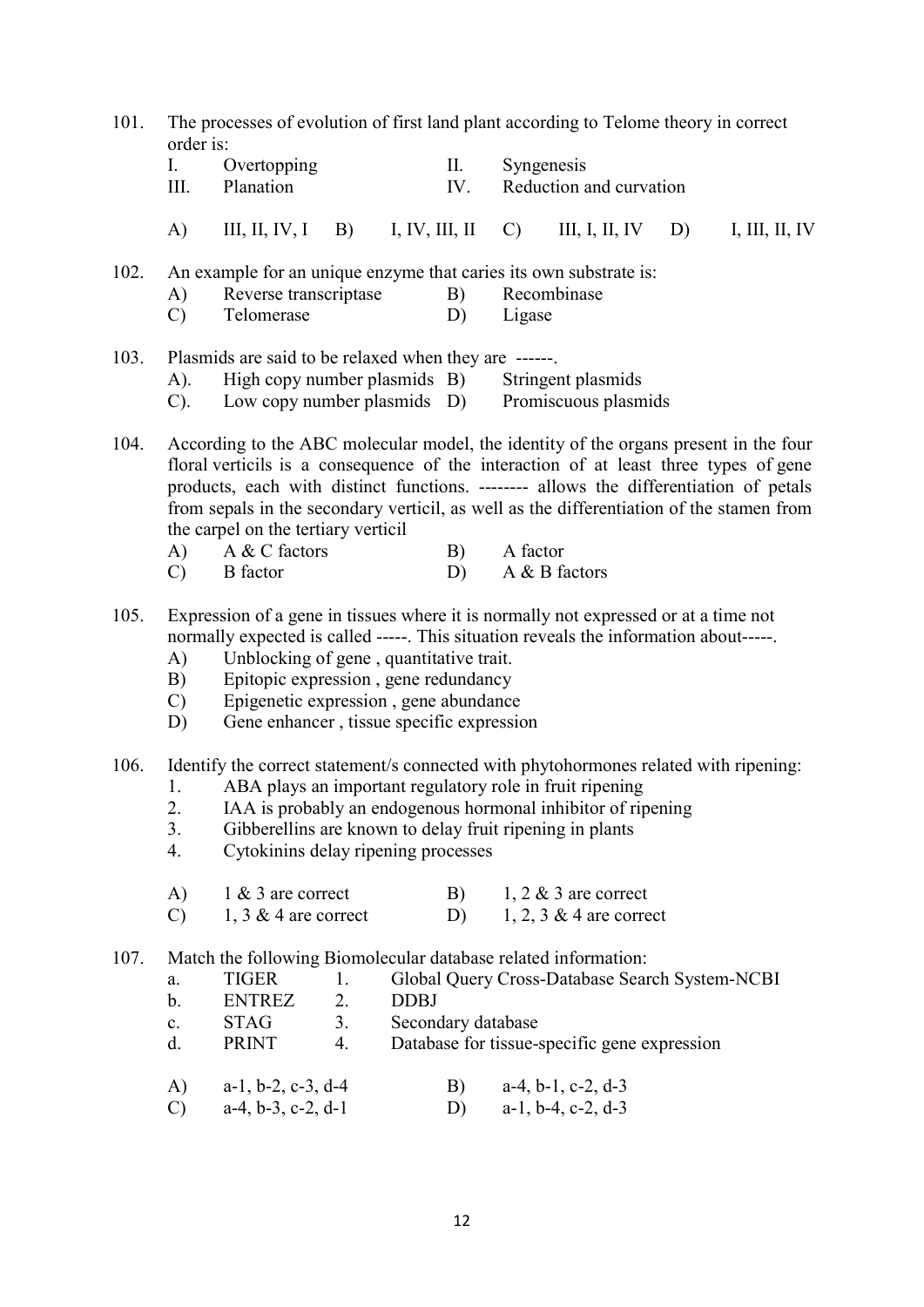- 108. The insertion of a single viral gene related with crop protection is popularly employed in GMOs production towards resistance. Which among the following is/are examples of the above statement?
	- A) Coat Protein (CP) & Movement Protein (MP) Mediated Protection
	- B) Satellite RNA Mediated Resistance
	- C) Ribozyme Mediated Resistance
	- D) All the above

109. Which among the following plant species is not a member of Annonaceae?

- A) Artabotrys odoratissimus B) Hopea micrantha
- C) Uvaria cordata D) Polyalthia longifolia
- 110. How much energy is available at the third trophic level of an energy pyramid if 1,000 kcal is available in the first level? A) 1,000 kcal B) 10 kcal C) 100 kcal D) 1 kcal

111. Photo chemical smog is one of the major phenomena of air pollution. Photochemical smog was first reported in Los Angeles (USA) .Which of the following statement/(s) related to photochemical smog are true.

- 1. It is formed when hydrocarbons react with  $NO<sub>2</sub>$  in the presence of light
- 2. Oxides of nitrogen and sulphur interact with one another and with  $H_2O$ .
- 3. Peroxylacetyl nitrate is formed as result of photochemical smog
- A) 1 & 2 only B) 1 & 3 only C) 1, 2 & 3 D) 1 only

112. Which among the following is not an example for leaf tendril modification?

- A) Passiflora grandiflora B) Pisum sativum
- C) Clematis buchananiana D) Lathyrus sativus

### 113. Which of the following statements about the phosphorus cycle are correct?

- 1. Phosphorus is fixed by plants and algae.
- 2. Most phosphorus released from rocks is carried to the oceans by rivers.
- 3. Animals cannot get their phosphorus from eating plants and algae.
- 4. Fertilizer use has affected the global phosphorus budget.
- A)  $1, 2, 3$  and 4 are correct B) 1 and 2 are correct
- C) 1 and 4 are correct D) 1 and 3 are correct

114. Identify the first eukaryote whose genome is completely sequenced:

- A) Pneumocystis carinii B) Saccharomyces cerevisiae
- C) Tolypocladium inflatum D) Cladosporium herbarum

## 115. Orchids are ornamental plants. Name the binomial of Lady's slipper orchid

- A) Cypripedium calceolus B) Grammatophyllum speciosum
- C) Rossioglossum grande D) Dendrobium crumenatum